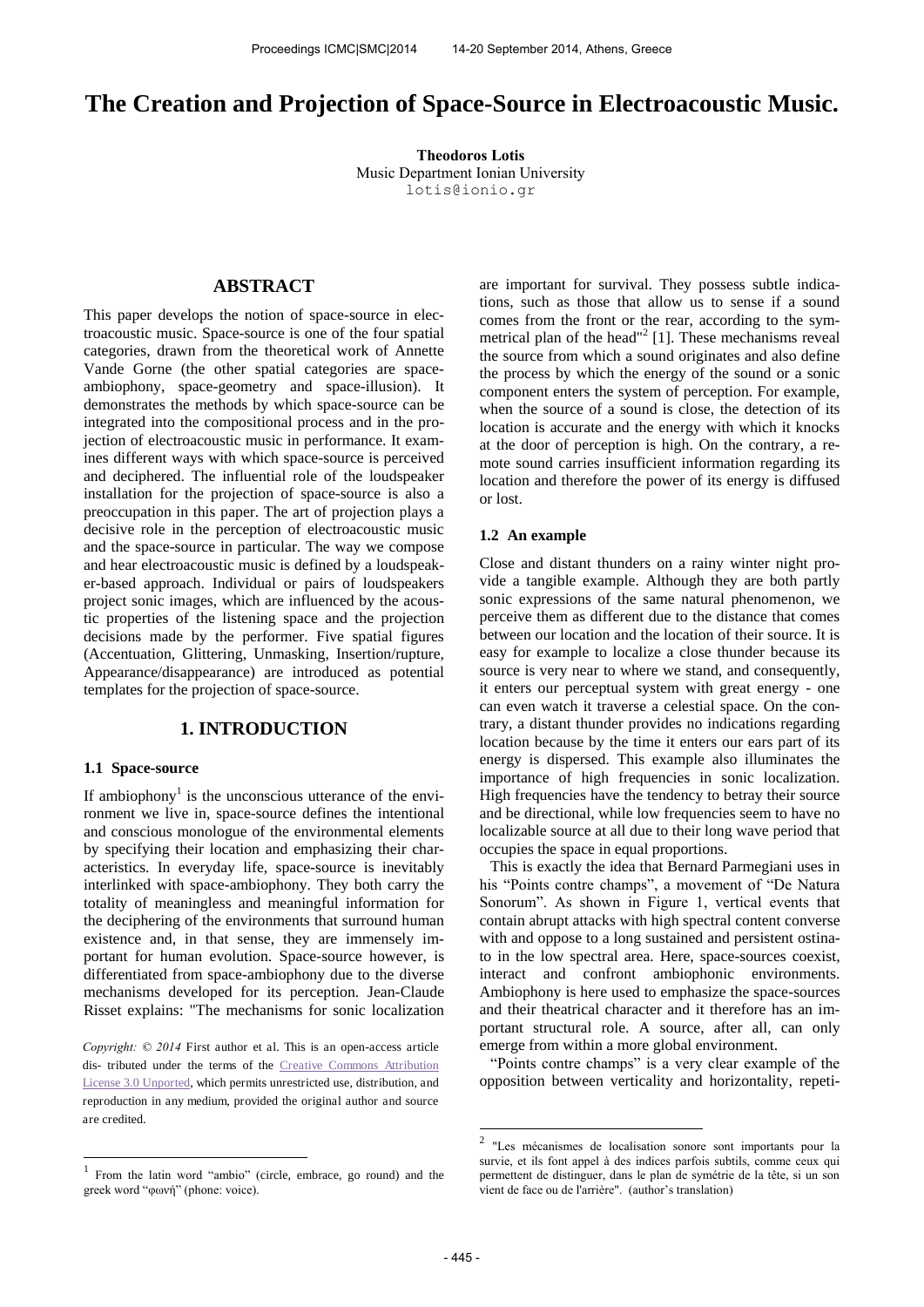tiveness and continuality, localization and dispersion and, eventually, space source and space ambiophony.



**Figure 1.** Sonogram analysis of the first minute of Parmegiani's "Points contre champs".

It is the symmetrical plan of the head, to which Jean-Claude Risset was referring, that Parmegiani exploits in another movement of "De Natura Sonorum" entitled "Incidences / Battements". This movement explores the category of space-source unfolding a series of repeated attacks on its temporal axis. The attacks follow one another with mimetic repetitions and delays from left to right loudspeaker that span from a few milliseconds over to two seconds (for the first 40 seconds of the movement), as shown in Figure 2.



**Figure 2.** Sonogram analysis of Parmegiani's "Incidences / Battements".

The phase differences of the attacks structure distinct topographies both in the composed and in the diffused space. Such shorter or longer differences are perceived as shorter or longer distances in the topography of the concert hall, revealing thus virtual delays and imaginary echoes.

The spectral occupancy of a sound is only one of the aspects that allow the identification of its location. As Camilleri and Smalley explain, "In terms of location, we may not necessarily be able to delineate a self-contained unit or sound, but instead will need to highlight a prevalent sonic characteristic or a structural behavior; we may not necessarily be concerned with a discrete unit at a low level of structure but with a more global feature" [2]. Pertinent qualities, such as spectromorphological<sup>3</sup> [3] behaviors, that are "…intimately tied up with the substance of a sound and its evolution…" [4] also provide a workable method for sonic localization. For example, any type of gesture that sculpts the spectromorphology of a sound guides the perception of the listener towards a real or imaginary source and lends a tendency of direction to the sound. Parmegiani clearly underlines his spectromorphological methods for sonic localization. Panning, delays and echoes, mimeses and repetitions are all gestural tools that shape the spectromorphologies and engrave the spatial order. At the level of sonic typology, his composition abounds with distinct localized points, lines and trajectories, all elements of the space-source category (Figure 3).



**Figure 3.** Spatial order in Parmegiani's "Points contre champs".

# **2. THE ACOUSTICAL AND PSYCHO-LOGICAL SOURCES**

Another aspect that differentiates the perception of spacesource from other types of spaces is the temporal dimension in which it unfolds. Space-source is more likely to be perceived as a series of instances rather than a continuous temporal unfolding. Short percussive sounds for example, or any kind of morphologies that contain prominent spectromorphological features, emerge as temporal sparkles that structure the perception and offer to the memory fixed points of reference. This argument however, becomes cumbersome when we examine long sustained morphologies. The composer and researcher Leo Kupper declares that "A fixed sound source in space is never fixed psychoacoustically" [5]. He elaborates by giving the following example: "If we listen all night long to a single sound…this sound will constantly move in space. After a long period of time the source moves from the loudspeakers into the brain and cannot be extracted until the sound coming from the loudspeaker is stopped" [6]. This observation clarifies the difference between acoustical source and psychoacoustical source and highlights the importance of time in the process of localization. In the passage of time the "instant" of the source is fading, eventually becoming a faint memory.

# **3. SURGERE**

The Latin verb "surgere", from which the word "source" takes its roots, can be translated as "arise" and/or "emerge"<sup>4</sup>. Space-source is defined by the emergence of sounds that demand the listener's attention and point to-

<sup>&</sup>lt;sup>3</sup> The term "spectromorphology" is coined by Prof. Denis Smalley. It describes the spectral evolution of sound in time.

 4 Source: Concise Oxford Dictionary (1999).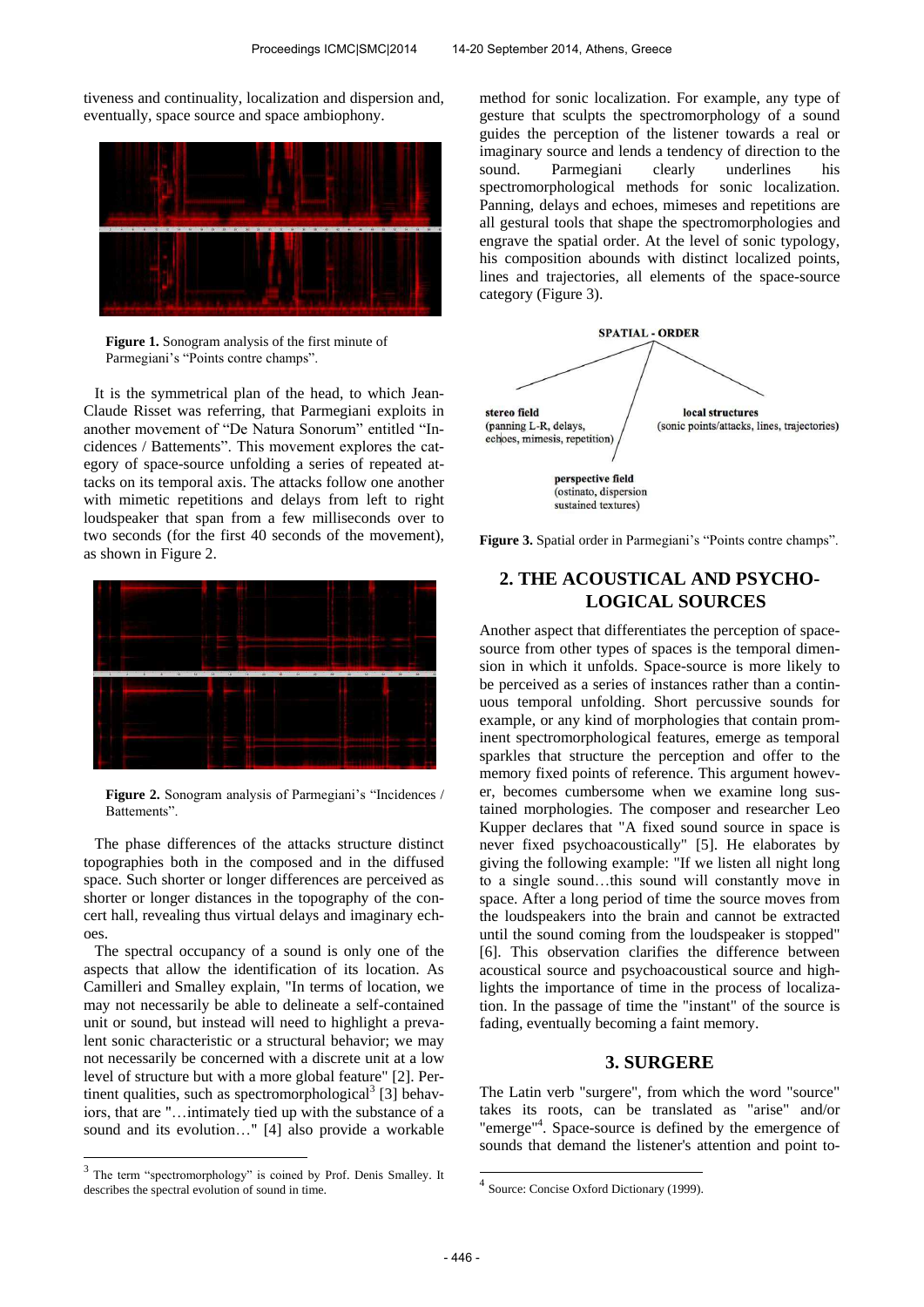wards a topological perception, through which the listener can localize the sources of the sounds. The geography of diffused space and sources is very much dependent on the way the loudspeakers are placed in the listening space. Differences in qualities of the loudspeakers also play an important role in the localization process, since loudspeakers with different "color" qualities will project the same sound in completely different ways. A sound will emerge differently from different loudspeakers due to the specific qualities that each possesses, and consequently, source-perception will also be influenced. This is not necessarily a negative aspect, but one that the interpreter of electroacoustic music should take into account. For example, a pair of speakers that face towards the ceiling should not be used for the projection of a source because the listeners will perceive their reflections, an indirect image of the source, which is already diffused and therefore not localizable.

# **4. SOURCE LOCALIZATION VS. LOUD-SPEAKER LOCALIZATION**

At this point, it is important to differentiate source localization from loudspeaker localization. Although a sound emerges from one (or more) loudspeaker that does not mean that its source is the loudspeaker. For example, a sound that comes from a rear group of loudspeakers is located behind our heads and not in the loudspeakers themselves. This indicates that, although the localization of a sound source may be desirable, the interpreter should generally avoid the *mise en évidenc*e of the loudspeakers.

The different qualities of the loudspeakers that one usually confronts during a concert of electroacoustic music can be used for the illumination of one of the most prominent aspects of space-source: its theatrical character.

# **5. AN INVISIBLE THEATRE**

## **5.1 Sources and Characters**

In space-source, each loudspeaker can reveal a potential individual source. Taking into consideration the different qualities and "colors" that an "orchestra" of dissimilar loudspeakers comprises, one can assume that each speaker possesses an individual character. This aspect can be emphasized for the projection of narrative elements and structural repetitions. For example, if the interpreter uses the same speaker for the projection of narrative text, the speaker becomes a personality, an invisible theatrical character that impersonates and utters the meaning of the text. Very often, this role is played by the so-called "soloist" speakers<sup>5</sup>, which are often placed asymmetrically in the listening space. More abstract sounds that possibly accompany the text, become the imaginary scenery within which, the narration unfolds.

## **5.2 Individuality**

The key word for the theatrical nature of space-source is individuality. The perception of sources reveals the individual characters of the sounds, which in most cases, exist within a sonic context but do not blend spectrally with it. Short significant attacks and vertical events on a temporal axis demand attention before they fade and become traces in the listener's memory. Superposition of sequences that emerge from different points in the listening space, and contrapuntal voices, are all theatrical aspects that impersonate environments of pointillism and multiple dialogues. Density variations encompass all these forms, influencing their significance and transforming their electrical signals into sonic personalities. As in all narrative cases, memory, with its faint recollection of past incidents and its tenacious potential, restores the sources of the events and deciphers their significant role. In that sense, a loudspeaker, used to reveal a source, can trigger a series of emotions. After a number of "entrances" of a loudspeaker, the listener develops a level of awareness regarding its role and future participation. The loudspeaker becomes an "enemy" or a "friend", a cause for fear or complacency, a caricature of narration.

# **6. FIVE SPATIAL FIGURES FOR THE PROJECTION OF SPACE-SOURCE**

The projection of space-source necessitates its unique and explicit language and technique during the performance of electroacoustic music. As a general guideline one can accept that space-source can be interpreted both with symmetrical and asymmetrical (or concentric and nonconcentric) loudspeaker configuration<sup>6</sup> (Figures 4 and 5).



**Figure 4.** Sonic trajectories in a symmetrical (concentric) 8 channels set up.

**.** 

 $\frac{5}{5}$  Loudspeakers that are not part of a usually symmetrical configuration are called "soloists". They are often placed near the audience and their function is to project prominent sounds.

<sup>6</sup> The same applies to space-illusion. The other two spatial categories (space-ambiophony and space-geometry) need exclusively symmetrical or concentric loudspeaker set-ups for their projection.